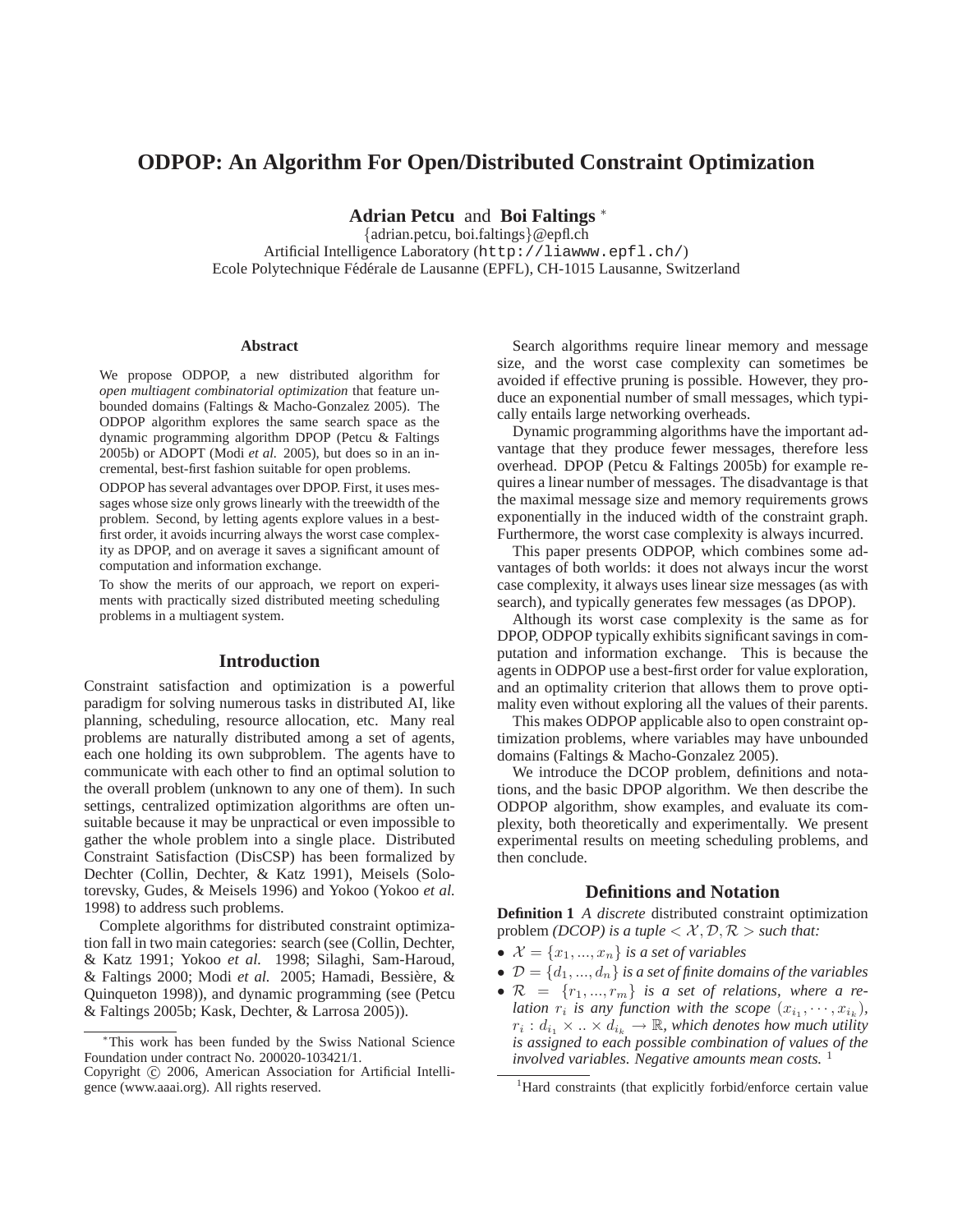

Figure 1: *A problem graph and a rooted DFS tree. ASK messages go top-down, and GOOD messages (valued goods) go bottom-up. All messages are of linear size.*

In a DCOP, each variable and constraint is owned by an agent. A simplifying assumption (Yokoo *et al.* 1998) is that each agent controls a virtual agent for each one of the variables  $x_i$  that it owns. To simplify the notation, we use  $x_i$  to denote either the variable itself, or its (virtual) agent.

This is a multiagent instance of the *valued CSP* framework as defined by Schiex et al (Schiex, Fargier, & Verfaillie 1995). The goal is to find a complete instantiation  $\mathcal{X}^*$  for the variables  $x_i$  that *maximizes* the aggregate utility, i.e. the sum of utilities of individual relations. We assume here only unary and binary constraints/relations. DPOP and ODPOP extend however easily to non-binary constraints (see (Petcu, Faltings, & Parkes 2006)).

### **Depth-First Search Trees (DFS)**

ODPOP works on a DFS traversal of the problem graph.

**Definition 2** *A DFS arrangement of a graph G is a rooted tree with the same nodes and edges as G and the property that adjacent nodes from the original graph fall in the same branch of the tree (e.g.*  $x_0$  *and*  $x_{11}$  *in Figure 1).* 

DFS trees have already been investigated as a means to boost search (Freuder 1985; Dechter 2003). Due to the relative independence of nodes lying in different branches of the DFS tree, it is possible to perform search in parallel on these independent branches.

Figure 1 shows an example of a DFS tree that we shall refer to in the rest of this paper. We distinguish between *tree edges*, shown as solid lines (e.g. 8 − 3), and *back edges*, shown as dashed lines (e.g.  $8 - 1$ ,  $12 - 2$ ).

### **Definition 3 (DFS concepts)** *Given a node*  $x_i$ *, we define:*

- *the* **parent**  $P_i$  / **children**  $C_i$ *: these are the obvious definitions (e.g.*  $P_4 = x_1$ ,  $C_1 = \{x_3, x_4\}$ ).
- *The* **pseudo-parents**  $PP_i$  *are*  $x_i$ *'s ancestors that are connected to*  $x_i$  *directly through back-edges (PP<sub>8</sub> = {* $x_1$ *}).*
- *The* **pseudo-children**  $PC_i$  are  $x_i$ 's descendents directly *connected to*  $x_i$  through back-edges (e.g.  $PC_0 = \{x_{11}\}\.$
- $Sep<sub>i</sub>$  *is the separator of*  $x_i$ *: ancestors of*  $x_i$  *which are directly connected with*  $x_i$  *or with descendants of*  $x_i$  (*e.g.*  $Sep_4 = \{x_1\}$ ,  $Sep_5 = \{x_0, x_2\}$  and  $Sep_8 = \{x_1, x_3\}$ .

 $Sep<sub>i</sub>$  is the set of ancestors of  $x<sub>i</sub>$  whose removal completely disconnects the subtree rooted at  $x_i$  from the rest of the problem. In case the problem is a tree, then  $Sep<sub>i</sub>$  =  $\{P_i\}, \forall x_i \in \mathcal{X}$ . In the general case,  $Sep_i$  contains  $P_i$ , all  $PP_i$  and all the pseudoparents of all descendants of  $x_i$ , which are ancestors of  $x_i$ .

### **DPOP: dynamic programming optimization**

DPOP is a distributed version of the bucket elimination scheme from (Dechter 2003), which works on a DFS. *DPOP* has 3 phases:

Phase 1 - a **DFS traversal** of the graph is done using a distributed DFS algorithm. To save space, we refer the reader to an algorithm like (Petcu, Faltings, & Parkes 2006). The outcome of this protocol is that all nodes consistently label each other as parent/child or pseudoparent/pseudochild, and edges are identified as tree/back edges.

Phase 2 - **UTIL propagation** is a bottom-up process, which starts from the leaves and propagates upwards only through tree edges. The agents send *UTIL* messages to their parents. The subtree of a node  $X_i$  can influence the rest of the problem only through  $X_i$ 's separator,  $Sep_i$ . Therefore, a message contains the optimal utility obtained in the subtree for each instantiation of  $Sep<sub>i</sub>$ . Thus, messages are exponential in the separator size (bounded by the induced width).

Phase 3 - **VALUE propagation** top-down, initiated by the root, when phase 2 has finished. Each node determines its optimal value based on the computation from phase 2 and the *VALUE* message it has received from its parent. Then, it sends this value to its children through *VALUE* messages.

### **ODPOP: an optimization algorithm for DCOP**

*ODPOP* is described in Algorithm 1. It also has 3 phases:

Phase 1 - a **DFS traversal** as in DPOP

Phase 2 - (**ASK/GOOD**) this is where ODPOP is different from DPOP. This is an iterative, bottom-up utility propagation process, where each node repeatedly asks (via *ASK* messages) its children for valuations (*goods*) until it can compute suggested optimal values for its ancestors included in its separator. It then sends these goods to its parent. This phase finishes when the root received enough valuations to determine its optimal value.

Phase 3 - **VALUE propagation** as in DPOP

### **ODPOP Phase 2:** *ASK/GOOD* **Phase**

In backtracking algorithms, the control strategy is top-down: starting from the root, the nodes perform assignments and inform their children about these assignments. In return, the children determine their best assignments given these decisions, and inform their parents of the utility or bounds on this utility.

This top-down exploration of the search space has the disadvantage that the parents make decisions about their values blindly, and need to determine the utility for every one of their values before deciding on the optimal one. This can be a very costly process, especially when domains are large.

Additionally, if memory is bounded, many utilities have to be derived over and over again (Modi *et al.* 2005). This,

combinations) can be simulated with soft constraints by assigning  $-\infty$  to disallowed tuples, and 0 to allowed tuples. Maximizing utility thus avoids assigning such value combinations to variables.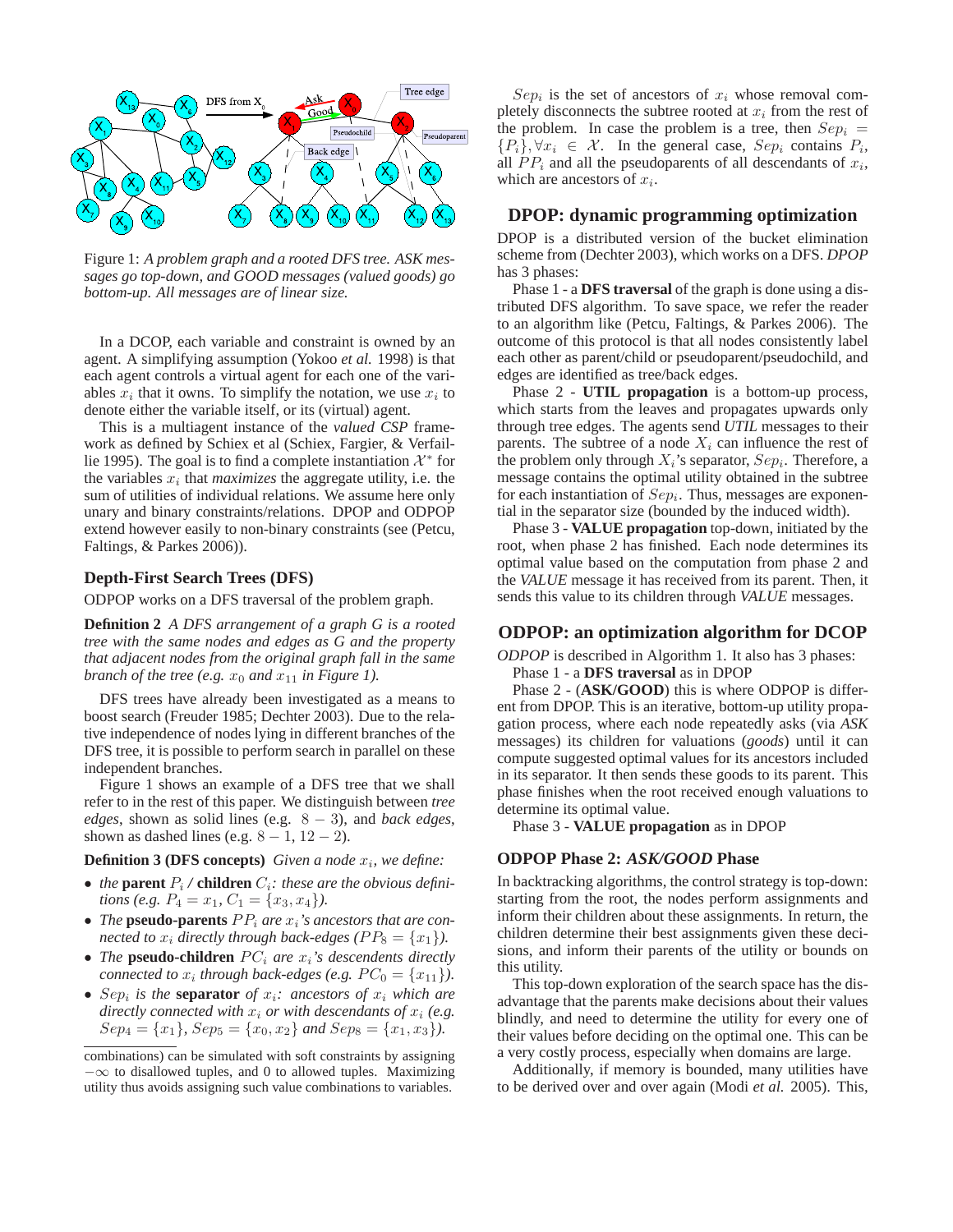#### **Algorithm 1** *ODPOP - Open/Distributed Optimization*

**ODPOP** $(X, \mathcal{D}, \mathcal{R})$ : each agent  $x_i$  does:

**DFS arrangement**: run token passing mechanism as in (Petcu, Faltings, & Parkes 2006)

**1** At completion,  $x_i$  knows  $P_i$ ,  $PP_i$ ,  $C_i$ ,  $PC_i$ ,  $Sep_i$ 

#### **Main process**

2 sent\_goods  $\leftarrow \emptyset$ 

**3 if**  $x_i$  is root **then** 

ASK/GOOD until valuation sufficiency

- **4 else**
- **<sup>5</sup> while** *!received VALUE message* **do**
- **6** Process incoming ASK and GOOD messages

#### **Process ASK**

- **<sup>7</sup> while** *!sufficiency conditional on* sent goods **do**
- **8** select  $C_i^{ask}$  among  $C_i$
- **9** send ASK message to all  $C_i^{ask}$
- **10** wait for GOOD messages
- **11** find best\_good ∈ Sep<sub>i</sub> s.t. best\_good  $\notin$  sent\_goods
- 12 add best<sub>-good</sub> to sent<sub>-goods</sub>, and send it to  $P_i$

**Process**  $\text{GOOD}(\text{gd}, \mathbf{x}_k)$ 

- **13** add gd to goodstore $(x_k)$
- **14** check for conditional sufficiency

coupled with the asynchrony of these algorithms makes for a large amount of effort to be duplicated unnecessarily (Zivan & Meisels 2004).

**Propagating GOODs** In contrast, we propose a bottomup strategy in ODPOP, similar to the one of DPOP. In this setting, higher nodes do not assign themselves values, but instead ask their children what values would be best. Children answer by proposing values for the parents' variables. Each such proposal is called a *good*, and has an associated utility that can be achieved by the subtree rooted at the child, in the context of the proposal.

**Definition 4 (Good)** Given a node  $x_i$ , its parent  $P_i$  and *its separator Sep<sub>i</sub>, a* **good message**  $GOOD_i^{P_i}$  *sent from*  $x_i$  to  $P_i$  is a tuple  $\langle assignments,utility \rangle$  as follows:  $GOOD_i^{P_i} = \langle \{x_j = v_j^k | x_j \in Sep_i, v_j^k \in D_j \}, v \in \mathbb{R} \rangle.$ 

In words, a good  $GOOD_i^{\mathcal{P}_i}$  sent by a node  $x_i$  to its parent  $P_i$  has exactly one assignment for each variable in  $Sep_i$ , plus the associated utility generated by this assignment for the subtree rooted at  $x_i$ . In the example of Figure 1, a good sent from  $x_5$  to  $x_2$  might have this form:  $\ddot{GOO}D_5^2 = \langle x_2 \rangle =$  $a, x_0 = c, 15$ , which means that if  $x_2 = a$  and  $x_0 = c$ , then the subtree rooted at  $x_5$  gets 15 units of utility.

**Definition 5 (Compatibility:** ≡**)** *Two good messages*  $GOOD<sub>1</sub>$  *and*  $GOOD<sub>2</sub>$  *are* **compatible** *(we write this*  $GOOD_1 \equiv GOOD_2$ ) if they do not differ in any assignment *of the shared variables. Otherwise,*  $GOOD_1 \not\equiv GOD_2$ .

Example:  $\langle x_2 = a, x_0 = c, 15 \rangle \equiv \langle x_2 = a, 7 \rangle$ , but  $\langle x_2 = a \rangle$  $a, x_0 = c, 15 \ncong \langle x_2 = b, 7 \rangle.$ 

**Definition 6 (Join:** ⊕**)** *The* **join** ⊕ *of two* compatible *good*  $\textit{messages} \ \textit{GOOD}_j^i \ = \ \langle \textit{assign}, \textit{val}_j \rangle \ \ \textit{and} \ \ \tilde{\textit{GOOD}}_k^i \ = \emptyset$ 

 $\langle assign_k,val_k\rangle$  *is a new good*  $GOOD_{j,k}^i = \langle assign_j \cup$  $assign_k, val_j + val_k$ 

Example in Figure 1: let  $GOOD_{11}^5 = \langle x_5 = a, x_0 = c, 15 \rangle$ and  $\overrightarrow{GOOD}_{12}^5 = \langle x_5 = a, x_2 = b, 7 \rangle$ . Then  $\overrightarrow{GOOD}_{11}^5 \oplus$  $GOOD_{12}^5 = \langle x_2 = b, x_0 = c, x_5 = a, 22 \rangle.$ 

**Value ordering and bound computation** Any child  $x_i$  of a node  $x_i$  delivers to its parent  $x_i$  a sequence of  $GOOD_j^i$ messages that explore different combinations of values for the variables in  $Sep<sub>i</sub>$ , together with the corresponding utilities. We introduce the following important assumption:

**Best-first Assumption**: leaf nodes (without children) report their GOODs in order of non-increasing utility.

This assumption is easy to satisfy in most problems: it corresponds to ordering entries in a relation according to their utilities. Similarly, agents usually find it easy to report what their most preferred outcomes are.

We now show a method for propagating GOODs so that all nodes always report GOODs in order of non-increasing utility provided that their children follow this order. Together with the assumption above, this will give an algorithm where the first GOOD generated at the root node is the optimal solution. Furthermore, the algorithm will be able to generate this solution without having to consider all value combinations.

Consider thus a node  $x_i$  that receives from each of its children  $x_i$  a stream of  $GOOD$ s in an asynchronous fashion, but in non-increasing order of utility.

**Notation**: let  $LAST_j^i$  be the last good sent by  $x_j$  to  $x_i$ . Let  $\langle Sep_i\rangle$  be the set of all possible instantiations of variables in  $Sep_i$ . A tuple  $s \in \langle Sep_i\rangle$  is such an instantiation. Let  $GOOD_j^i(t)$  be a good sent by  $x_j$  to  $x_i$  that is compatible with the assignments in the tuple  $t$ .

Based on the goods that  $x_j$  has already sent to  $x_i$ , one can define lower (LB) and upper (UB) bounds for each instantiation  $s \in \langle Sep_i\rangle$ :

$$
LB_j^i(s) = \begin{cases} \text{val}(GOOD_j^i(t)) & \text{if } x_j \text{ sent }GOOD_j^i(t) \text{ s.t. } t \equiv s \\ -\infty & \text{otherwise} \end{cases}
$$

$$
UB_j^i(s) = \begin{cases} \text{ } val(GOOD_j^i(t)) & \text{if } x_j \text{ sent } GOOD_j^i(t) \text{ s.t. } t \equiv s \\ \text{ } val(LAST_j^i) & \text{if } x_j \text{ has sent any } GOOD_j^i \\ +\infty & \text{if } x_j \text{ has not sent any } GOOD_j^i \end{cases}
$$

The influence of all children of  $x_i$  is combined in upper and lower bounds for each  $s \in \langle Sep_i\rangle$  as follows:

- $UB^i(s) = \sum_{x_j \in C_i} UB^i_j(s)$ ; if any of  $x_j \in C_i$  has not yet sent any good, then  $UB_j^i(s) = +\infty$ , and  $UB^i(s) =$  $+\infty$ .  $UB^{i}(s)$  is the maximal utility that the instantiation s could possibly have for the subproblem rooted at  $x_i$ , no matter what other goods will be subsequently received by  $x_i$ . Note that it is possible to infer an upper bound on the utility of any instantiation  $s \in \langle Sep_i\rangle$  as soon as even a single GOOD message has been received from each child. This is the result of the assumption that GOODs are reported in order of non-increasing utility.
- $LB^i(s) = \sum_{x_j \in C_i} LB^i_j(s)$ ; if any of  $x_j \in C_i$  has not yet sent any good compatible with s, then  $LB_j^i(s) = -\infty$ ,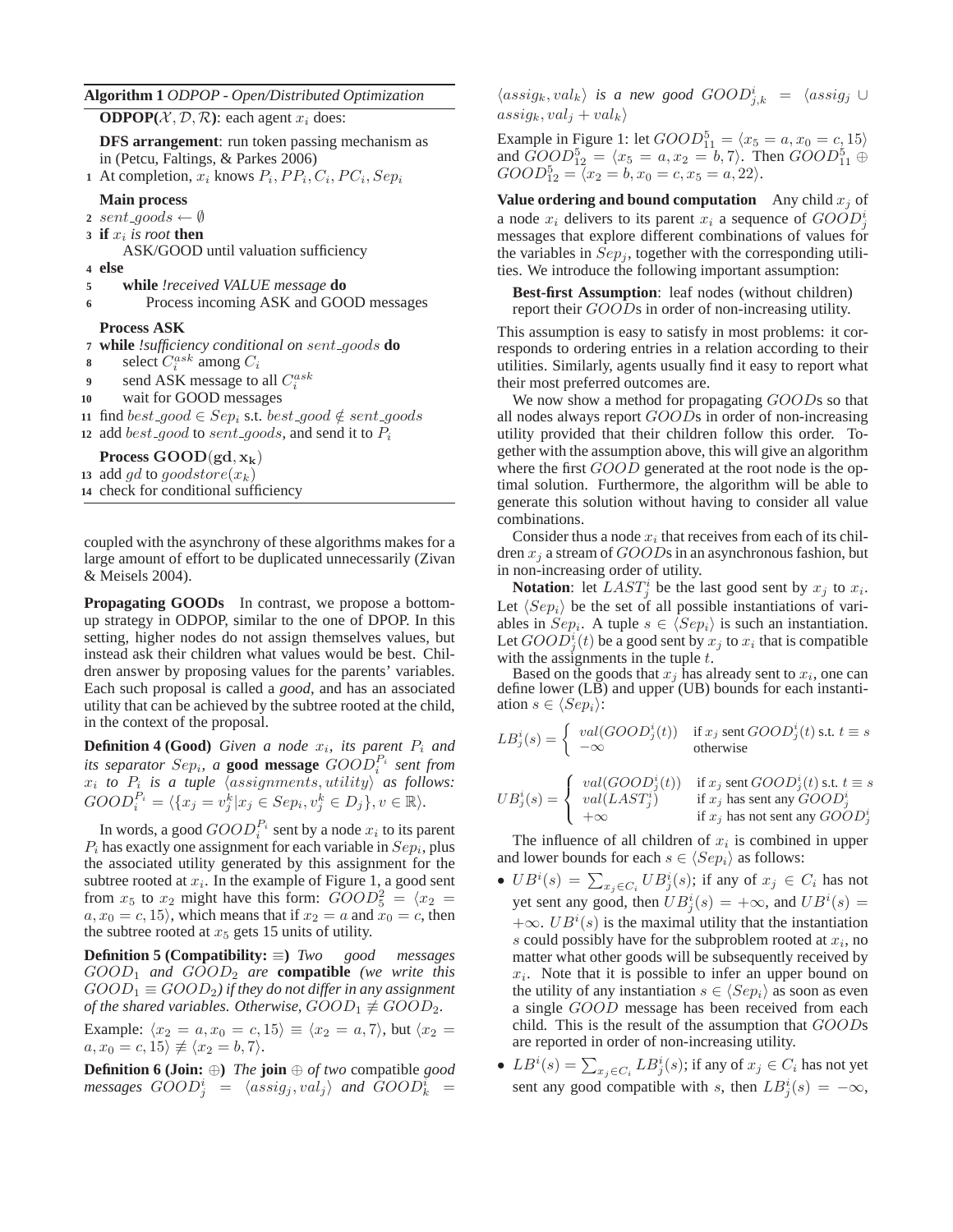and  $LB^{i}(s) = -\infty$ .  $LB^{i}(s)$  is the minimal utility that the tuple  $s \in \langle Sep_i\rangle$  could possibly have for the subproblem rooted at  $x_i$ , no matter what other goods will be subsequently received by  $x_i$ .

**Examples** based on Table 2:

- $GOOD_{10}^4(x_4 = c) = \langle [x_4 = c], 4 \rangle.$
- LAST $_{10}^{4} = \langle [x_4 = a], 3 \rangle$ .
- $LB_{10}^{4}(x_4 = c) = 4$  and  $LB_{9}^{4}(x_4 = c) = -\infty$ , because  $x_4$  has received a  $GOOD_{10}^4(x_4 = c)$  from  $x_{10}$ , but not a  $GOOD_{9}^{4}(x_{4}=c)$  from  $x_{9}$ .
- Similarly,  $UB_{10}^4(x_4 = c) = 4$  and  $UB_9^4(x_4 = c) =$  $val(LAST_9^4) = val(GOOD_9^4(x_4 = f)) = 1$ , because  $x_4$  has received a  $GOOD(x_4 = c)$  from  $x_{10}$ , but not from  $x_9$ , so the latter is replaced by the latest received good.

### **Valuation-Sufficiency**

In DPOP, agents receive all *GOODs* grouped in single messages. Here, GOODs can be sent individually and asynchronously as long as the order assumption is satisfied. Therefore,  $x_i$  can determine when it has received **enough** goods from its children in order to be able to determine the next best combination of values of variables in  $Sep<sub>i</sub>$  (Faltings & Macho-Gonzalez 2005). In other words,  $x_i$  can determine when any additional goods received from its children  $x_j$  will not matter w.r.t. the choice of optimal tuple for  $Sep_i$ .  $x_i$  can then send its parent  $P_i$  a valued good  $t^* \in Sep_i$  suggesting this next best value combination.

**Definition 7** *Given a subset S of tuples from*  $\langle Sep_i\rangle$ *, a tuple*  $t^* \in {\langle \langle Sep_i \rangle \setminus S}$  *is* dominant conditional on the subset S,  $when \forall t \in \{\langle Sep_i \rangle \setminus S | t \neq t^*\}, LB(t^*) > UB(t).$ 

In words,  $t^*$  is the next best choice for  $Sep_i$ , after the tuples in S. This can be determined once there have been received enough goods from children to allow the finding that one tuple's lower bound is greater than all other's upper bound. Then the respective tuple is conditional-dominant.

**Definition 8** *A variable is* valuation-sufficient conditional on a subset  $S \subset \langle Sep_i\rangle$  of instantiations of the separator *when it has a tuple* t <sup>∗</sup> *which is dominant conditional on* S*.*

**Properties of the Algorithm** The algorithm used for propagating GOODs in ODPOP is given by process ASK in Algorithm 1. Whenever a new GOOD is asked by the parent,  $x_i$  repeatedly asks its children for  $GOODs$ . In response, it receives GOOD messages that are used to update the bounds. These bounds are initially set to  $LB^{i}(\forall t) = -\infty$ and  $UB<sup>i</sup>(\forall t) = +\infty$ . As soon as at least one message has been received from all children for a tuple  $t$ , its upper bound is updated with the sum of the utilities received. As more and more messages are received, the bounds become tighter and tighter, until the lower bound of a tuple  $t^*$  becomes higher than the upper bound of any other tuple.

At that point, we call  $t^*$  *dominant.*  $x_i$  assembles a good message  $GOOD_i^{\mathcal{P}_i} = \langle t^*, val = LB^i(t^*) = UB^i(t^*)\rangle,$ and sends it to its parent  $P_i$ . The tuple  $t^*$  is added to the sent goods list.

| $x_1/x_4$<br>$=$ |  |  |  |
|------------------|--|--|--|
| $x_1 = a$        |  |  |  |
| $x_1 = b$        |  |  |  |
| $x_1$<br>$= c$   |  |  |  |

Table 1: Relation  $R(x_4, x_1)$ .

| $x_{9}$                                              | $x_{10}$                                            | $x_1$                                                                                     |
|------------------------------------------------------|-----------------------------------------------------|-------------------------------------------------------------------------------------------|
| $\langle \mathrm{x}_4=\mathrm{a},\mathrm{6} \rangle$ | $\langle x_4=b,5\rangle$                            | $\langle x_4=c, x_1=a, 6 \rangle$                                                         |
| $\langle x_4=d,5\rangle$                             | $\langle x_4=c,4\rangle$                            | $\left\langle \mathbf{x_4}=\mathbf{a}, \mathbf{x_1}=\mathbf{b}, \mathbf{5} \right\rangle$ |
| $\langle x_4 = f, 1 \rangle$                         | $\langle \mathbf{x_4}=\mathbf{a},\mathbf{3}\rangle$ | $\langle x_4 = b, x_1 = a, 2 \rangle$                                                     |
|                                                      |                                                     |                                                                                           |
|                                                      |                                                     |                                                                                           |

Table 2: Goods received by  $x_4$ . The relation  $r_4^1$  is present in the last column, sorted best-first.

Subsequent  $ASK$  messages from  $P_i$  will be answered using the same principle: gather goods, recompute upper/lower bounds, and determine when another tuple is dominant. However, the dominance decision is made while ignoring the tuples from sent\_goods, so the "next-best" tuple will be chosen. This is how it is ensured that each node in the problem will receive utilities for tuples *in decreasing order of utility* i.e. in a best-first order, and thus we have the following Theorem:

**Theorem 1 (Best-first order)** *Provided that the leaf nodes order their relations in non-increasing order of utility, each node in the problem sends* GOOD*s in the non-increasing order of utility i.e. in a best-first order.*

PROOF. By assumption, the leaf nodes send GOODs in best-first order. Assume that all children of  $x_i$  satisfy the Theorem. Then the algorithm correctly infers the upper bounds on the various tuples, and correctly decides conditional valuation-sufficiency. If it sends a GOOD, it is conditionally dominant given all GOODs that were sent earlier, and so it cannot have a lower utility than any GOOD that might be sent later.  $\Box$ 

**Conditional valuation-sufficiency: an example** Let us consider a possible execution of ODPOP on the example problem from Figure 1. Let us consider the node  $x_4$ , and let the relation  $r_4^1$  be as described in Table 1.

As a result to its parent  $x_1$  asking  $x_4$  for goods, let us assume that  $x_4$  has repeatedly requested goods from its children  $x_9$  and  $x_{10}$ .  $x_9$  and  $x_{10}$  have replied each with goods; the current status is as described in Table 2.

In addition to the goods obtained from its children,  $x_4$  has access to the relation  $r_4^1$  with its parent,  $x_1$ . This relation will also be explored in a best-first fashion, exactly as the tuples received from  $x_4$ 's children (see Table 2, last column).

Let us assume that this is the first time  $x_1$  has asked  $x_4$ for goods, so the *sent\_goods* list is empty.

We compute the lower and upper bounds as described in the previous section. We obtain that  $LB^{i}(\langle x_4 = a, x_1 = a \rangle)$  $b) = 14$ . We also obtain that  $\forall t \neq \langle x_4 = a, x_1 = b \rangle$ ,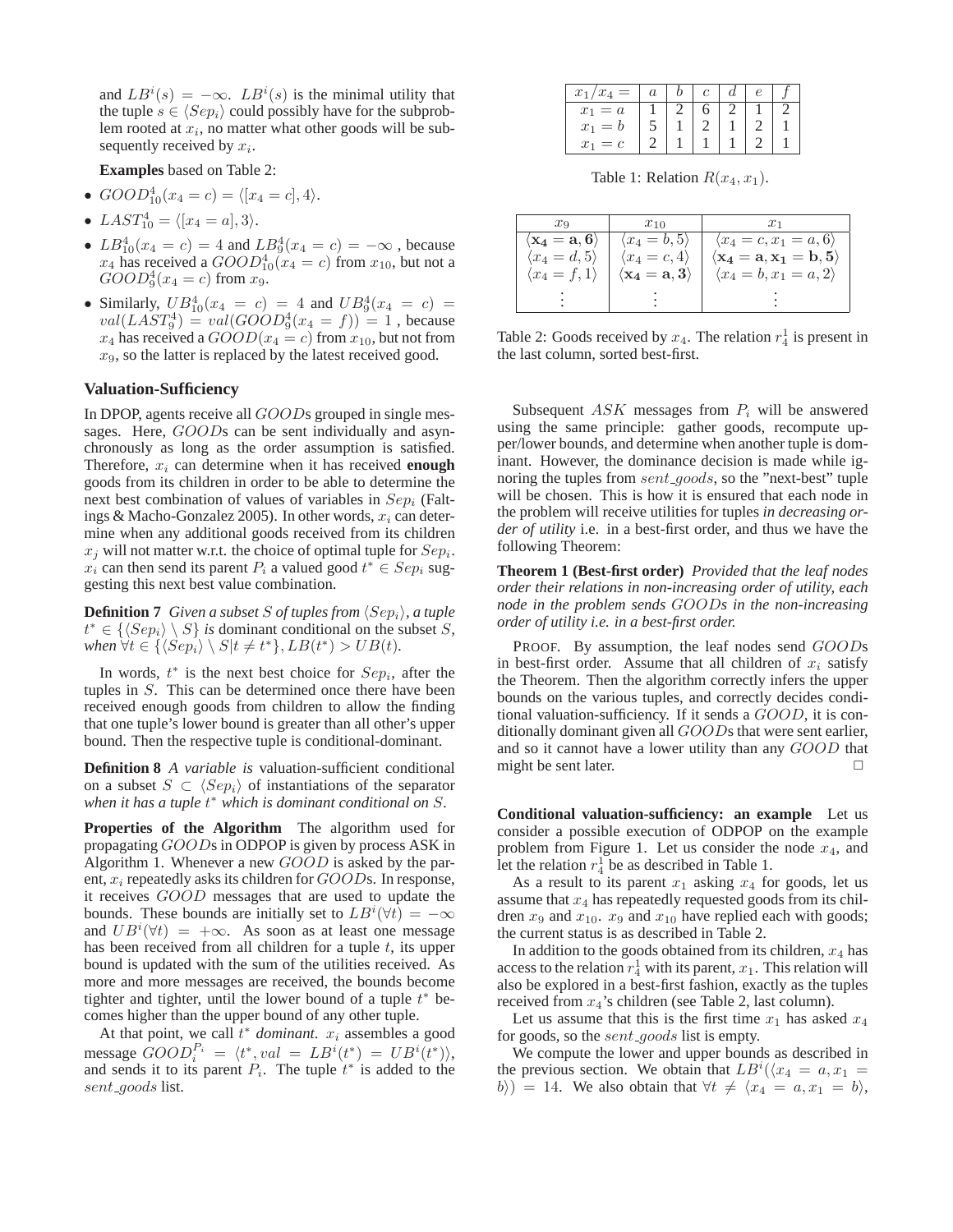$UB<sup>i</sup>(t) < LB<sup>i</sup>(\langle x_4 = a, x_1 = b \rangle) = 14$ . Therefore,  $\langle x_4 = a, x_1 = b \rangle$  satisfies the condition from Definition 8 and is thus dominant conditional on the current sent\_goods set (which is empty). Thus,  $x_4$  records  $\langle x_4 = a, x_1 = b, 14 \rangle$ in sent\_goods and sends  $GOOD(x_1 = b, 14)$  to  $x_1$ .

Should  $x_1$  subsequently ask for another good,  $x_4$  would repeat the process, this time ignoring the previously sent tuple  $GOOD(x_1 = b, 14)$ .

**Comparison with the** *UTIL* **phase of** *DPOP* In DPOP, the separator  $Sep<sub>i</sub>$  of a node  $x<sub>i</sub>$  gives the set of dimensions of the *UTIL* message from  $x_i$  to its parent:  $Sep_i =$  $dims(UTIL_i^{P_i})$  Therefore, the size of a *UTIL* message in DPOP is  $d^{|Sep_i|}$ , where d is the domain size. This results in memory problems in case the induced width of the constraint graph is high.

In ODPOP, the *ASK/GOOD* phase is the analogue of the  $UTIL$  phase from *DPOP*. A  $GOOD_i^P_i$  message corresponds exactly to a single utility from a  $UTIL_i^{P_i}$  message from DPOP, and has the same semantics: it informs  $P_i$  how much utility the whole subtree rooted at  $x_i$  obtains when the variables from  $Sep_i$  take that particular assignment.

The difference is that the utilities are sent on demand, in an incremental fashion. A parent  $P_i$  of a node  $x_i$  sends to  $x_i$  an *ASK* message that instructs  $x_i$  to find the next best combination of values for the variables in  $Sep<sub>i</sub>$ , and compute its associated utility.  $x_i$  then performs a series of the same kind of queries to its children, until it gathers enough goods to be able to determine this next best combination  $\overline{t}^* \in \langle \overline{Sep}_i \rangle$  to send to  $P_i$ . At this point,  $x_i$  assembles a message  $GOOD_i^{P_i}(t^*, val)$  and sends it to  $P_i$ .

## **ODPOP Phase 3: VALUE assignment phase**

The *VALUE* phase is similar to the one from *DPOP*. Eventually, the root of the DFS tree becomes *valuation-sufficient*, and can therefore determine its optimal value. It initiates the top-down *VALUE* propagation phase by sending a *VALUE* message to its children, informing them about its chosen value. Subsequently, each node  $x_i$  receives the  $VALUEP_i^i$ message from its parent, and determines its optimal value as follows:

- 1.  $x_i$  searches through its *sent list* for the first good  $GOOD^{i*}$  (highest utility) compatible with the assignments received in the *VALUE* message.
- 2.  $x_i$  assigns itself its value from  $GOOD^{i*}: x_i \leftarrow v_i^*$
- 3.  $\forall x_j \in C_i$ ,  $x_i$  builds and sends a *VALUE* message that contains  $x_i = v_i^*$  and the assignments shared between  $VALU E_{P_i}^i$  and  $Sep_j$ . Thus,  $x_j$  can in turn choose its own optimal value, and so on recursively to the leaves.

### **ODPOP: soundness, termination, complexity**

# **Theorem 2 (Soundness)** *ODPOP is sound.*

PROOF. ODPOP combines goods coming from independent parts of the problem (subtrees in DFS are independent). Theorem 1 shows that the goods arrive in the best-first order, so when we have valuation-sufficiency, we are certain

to choose the optimal tuple, provided the tuple from  $Sep_i$  is optimal.

The top-down *VALUE* propagation ensures (through induction) that the tuples selected to be parts of the overall optimal assignment, are indeed optimal, thus making also all assignments for all  $Sep<sub>i</sub>$  optimal.

**Theorem 3 (Termination)** *ODPOP terminates in at most*  $(h-1) \times d^w$  synchronous ASK/GOOD steps, where h is the *depth of the DFS tree,* d *bounds the domain size, and* w *is the width of the chosen DFS. Synchronous here means that all siblings send their messages at the same time.*

PROOF. The longest branch in the DFS tree is of length  $h - 1$  (and h is at most n, when the DFS is a chain). Along a branch, there are at most d Sep<sup>i</sup> *ASK/GOOD* message pairs exchanged between any node  $x_i$  and its parent. Since  $Sep_i \leq w$ , it follows that at most  $(h-1) \times d^w$  synchronous  $ASK/GOOD$  message pairs will be exchanged.  $\square$ 

**Theorem 4 (Complexity)** *The number of messages and memory required by ODPOP is*  $O(d^w)$ *.* 

PROOF. By construction, all messages in ODPOP are linear in size. Regarding the number of messages:

- 1. the DFS construction phase produces a linear number of messages:  $2 \times m$  messages (*m* is the number of edges);
- 2. the *ASK/GOOD* phase is the analogue of the *UTIL* phase in DPOP. The worst case behavior of ODPOP is to send sequentially the contents of the *UTIL* messages from DPOP, thus generating at most d <sup>w</sup> *ASK/GOOD* message pairs between any parent/child node (d is the maximal domain size, and  $w$  is the induced width of the problem graph). Overall, the number of messages is  $O((n-1) \times$  $\overline{d^w}$ ). Since all these messages have to be stored by their recipients, the memory consumption is also at most  $d^w$ .
- 3. the *VALUE* phase generates  $n 1$  messages, (*n* is the number of nodes) - one through each tree-edge.

 $\Box$ 

Notice that the  $d^w$  complexity is incurred only in the worst case. Consider an example: a node  $X_i$  receives first from all its children the same tuple as their most preferred one. Then this is simply chosen as the best and sent forward, and  $X_i$ needs only linear memory and computation!

### **Experimental Evaluation**

We experimented with distributed meeting scheduling in an organization with a hierarchical structure (a tree with departments as nodes, and a set of agents working in each department). The CSP model is the PEAV model from (Maheswaran *et al.* 2004). Each agent has multiple variables: one for the start time of each meeting it participates in, with 10 timeslots as values. Mutual exclusion constraints are imposed on the variables of an agent, and equality constraints are imposed on the corresponding variables of all agents